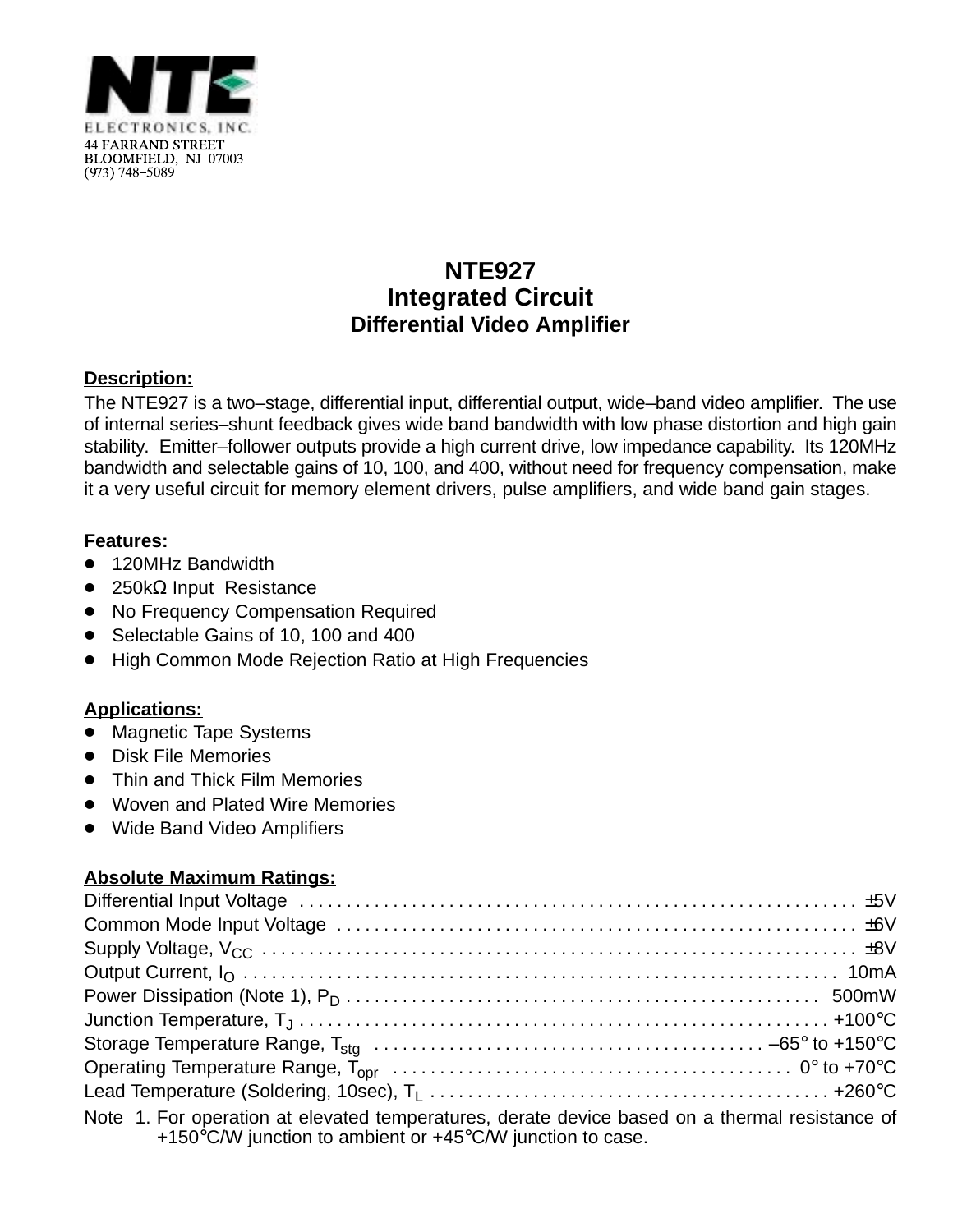| <b>Electrical Characteristics:</b> $(T_A = +25^{\circ}C,$ unless otherwise specified, $V_S = \pm 6V$ ) |  |  |  |
|--------------------------------------------------------------------------------------------------------|--|--|--|
|                                                                                                        |  |  |  |

| <b>Parameter</b>                                                                   | <b>Test Conditions</b>                                               | Min              | <b>Typ</b>         | <b>Max</b>               | <b>Unit</b> |
|------------------------------------------------------------------------------------|----------------------------------------------------------------------|------------------|--------------------|--------------------------|-------------|
| Differential Voltage Gain<br>Gain 1 (Note 2)<br>Gain 2 (Note 3)<br>Gain 3 (Note 4) | $R_L = 2k\Omega$ , $V_{OUT} = 3V_{p-p}$                              | 250<br>80<br>8.0 | 400<br>100<br>10   | 600<br>120<br>12         |             |
| <b>Bandwidth</b><br>Gain 1<br>Gain 2<br>Gain 3                                     |                                                                      |                  | 40<br>90<br>120    |                          | <b>MHz</b>  |
| <b>Rise Time</b><br>Gain 1<br>Gain 2<br>Gain 3                                     |                                                                      |                  | 10.5<br>4.5<br>2.5 |                          | ns          |
| <b>Propagation Delay</b><br>Gain 1<br>Gain 2<br>Gain 3                             | $V_{OUT} = 1V_{p-p}$                                                 | —                | 7.5<br>6.0<br>3.6  | 10                       | ns          |
| Input Resistance<br>Gain 1<br>Gain 2<br>Gain 3                                     |                                                                      | 10               | 4.0<br>30<br>250   |                          | $k\Omega$   |
| Input Capacitance                                                                  | Gain 2                                                               | —                | 2.0                |                          | pF          |
| Input Offset Current                                                               |                                                                      | —                | 0.4                | 5.0                      | μA          |
| Input Bias Current                                                                 |                                                                      | —                | 9.0                | 30                       | μA          |
| <b>Input Noise Voltage</b>                                                         | $BW = 1kHz$ to 10MHz                                                 |                  | 12                 | $\overline{\phantom{0}}$ | $\mu$ Vrms  |
| Input Voltage Range                                                                |                                                                      | ±1.0             |                    |                          | $\vee$      |
| <b>Common Mode Rejection Ratio</b><br>Gain 2<br>Gain 2                             | $V_{CM} = \pm 1V$ , f $\leq 100$ kHz<br>$V_{CM} = \pm 1V$ , f = 5MHz | 60               | 86<br>60           |                          | dB          |
| <b>Supply Voltage Rejection Ratio</b><br>Gain 2                                    | $\Delta V_S = \pm 0.5V$                                              | 50               | 70                 | —                        | dB          |
| <b>Output Offset Voltage</b><br>Gain 1<br>Gain 2 and 3                             | $R_1 = \infty$                                                       |                  | 0.6<br>0.35        | 1.5<br>1.5               | $\vee$      |
| Output Common Mode Voltage                                                         | $R_1 = \infty$                                                       | 2.4              | 2.9                | 3.4                      | V           |
| <b>Output Voltage Swing</b>                                                        | $R_L = 2k$                                                           | 3.0              | 4.0                | —                        |             |
| <b>Output Sink Current</b>                                                         |                                                                      | 2.5              | 3.6                | —                        | mA          |
| <b>Output Resistance</b>                                                           |                                                                      |                  | 20                 |                          | $\Omega$    |
| <b>Power Supply Current</b>                                                        | $R_1 = \infty$                                                       | —                | 18                 | 24                       | mA          |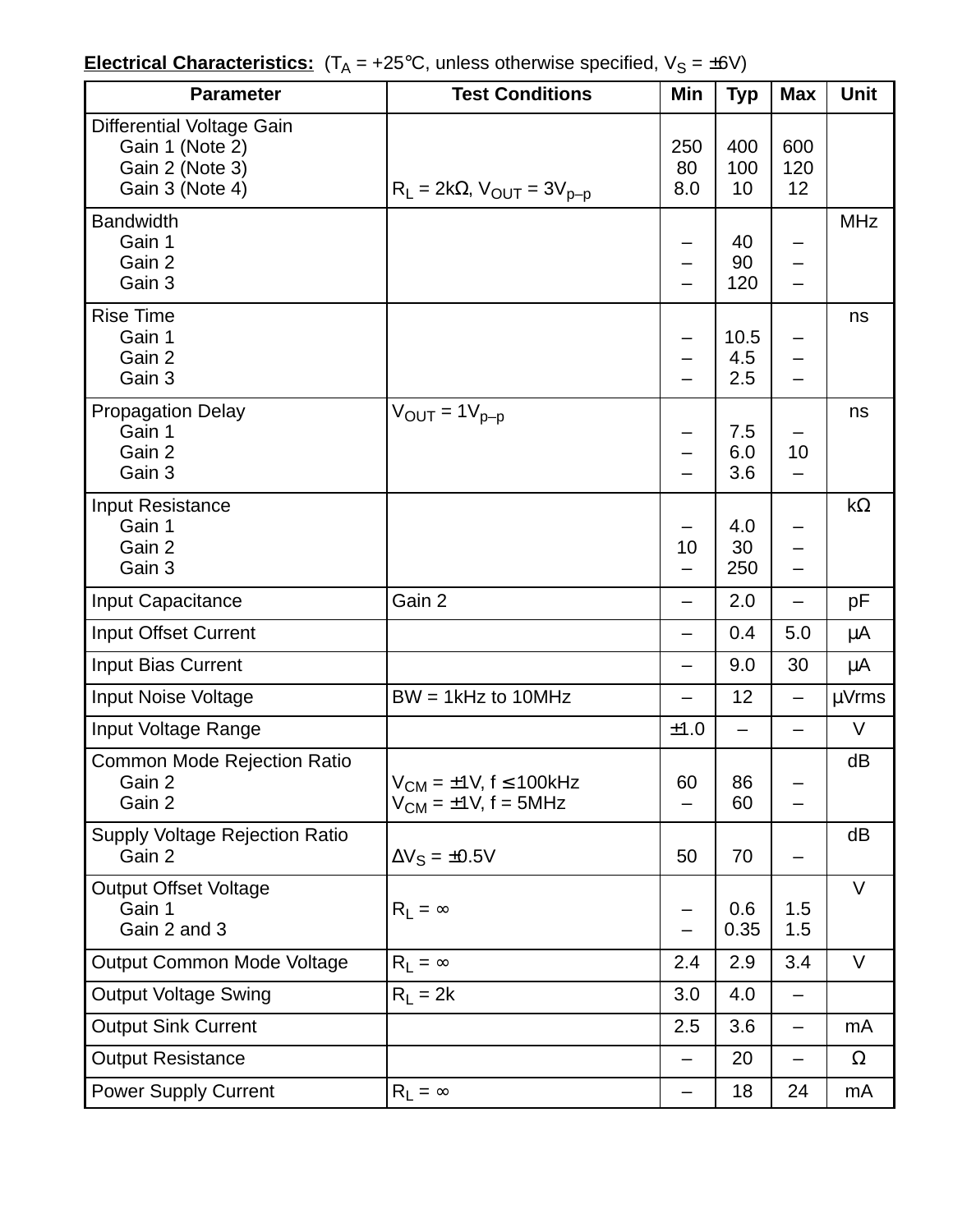| <b>Electrical Characteristics:</b> (The following specifications apply for $0^{\circ} < T_A < +70^{\circ}$ C, $V_S = \pm 6V$ ) |  |  |  |  |  |  |
|--------------------------------------------------------------------------------------------------------------------------------|--|--|--|--|--|--|
|--------------------------------------------------------------------------------------------------------------------------------|--|--|--|--|--|--|

| <b>Parameter</b>                                        | <b>Test Conditions</b>                        | Min              | <b>Typ</b> | <b>Max</b>         | <b>Unit</b>     |
|---------------------------------------------------------|-----------------------------------------------|------------------|------------|--------------------|-----------------|
| Differential Voltage Gain<br>Gain 1<br>Gain 2<br>Gain 3 | $R_l$ = 2k $\Omega$ , $V_{OUT}$ = 3 $V_{p-p}$ | 250<br>80<br>8.0 |            | 600<br>120<br>12.0 |                 |
| <b>Input Resistance</b>                                 | Gain 2                                        | 8                |            |                    | $k\Omega$       |
| Input Offset Current                                    |                                               | —                |            | 6                  | μA              |
| Input Bias Current                                      |                                               |                  |            | 40                 | μA              |
| Input Voltage Range                                     |                                               | ±1.0             |            |                    | V               |
| <b>Common Mode Rejection Ratio</b><br>Gain 2            | $V_{CM} = \pm 1V$ , f $\leq 100$ kHz          | 50               |            |                    | dB              |
| <b>Supply Voltage Rejection Ratio</b><br>Gain 2         | $\Delta V_S = \pm 0.5V$                       | 50               |            |                    | dB              |
| <b>Output Offset Voltage</b><br>Gain 1<br>Gain 2 and 3  | $R_1 = \infty$                                |                  |            | 1.5<br>1.5         | $\vee$          |
| <b>Output Voltage Swing</b>                             | $R_1 = 2k$                                    | 2.8              |            |                    | $V_{\text{pp}}$ |
| <b>Output Sink Current</b>                              |                                               | 2.5              |            |                    | mA              |
| <b>Power Supply Current</b>                             | $R_1 = \infty$                                |                  |            | 27                 | mA              |

Note 2. Pins G1A and G1B connected together.

Note 3. Pins G2A and G2B connected together.

Note 4. Gain select pins open.